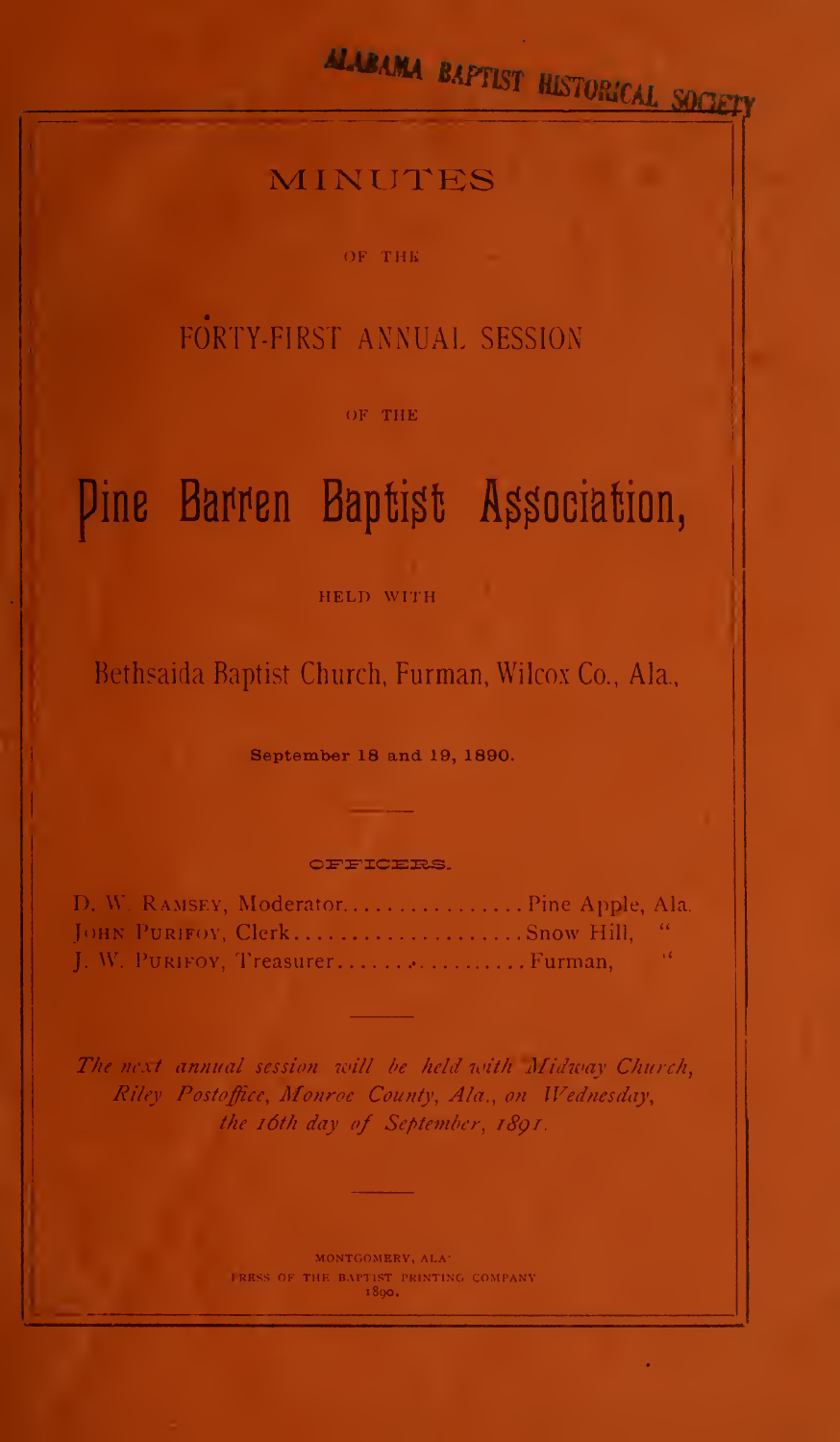

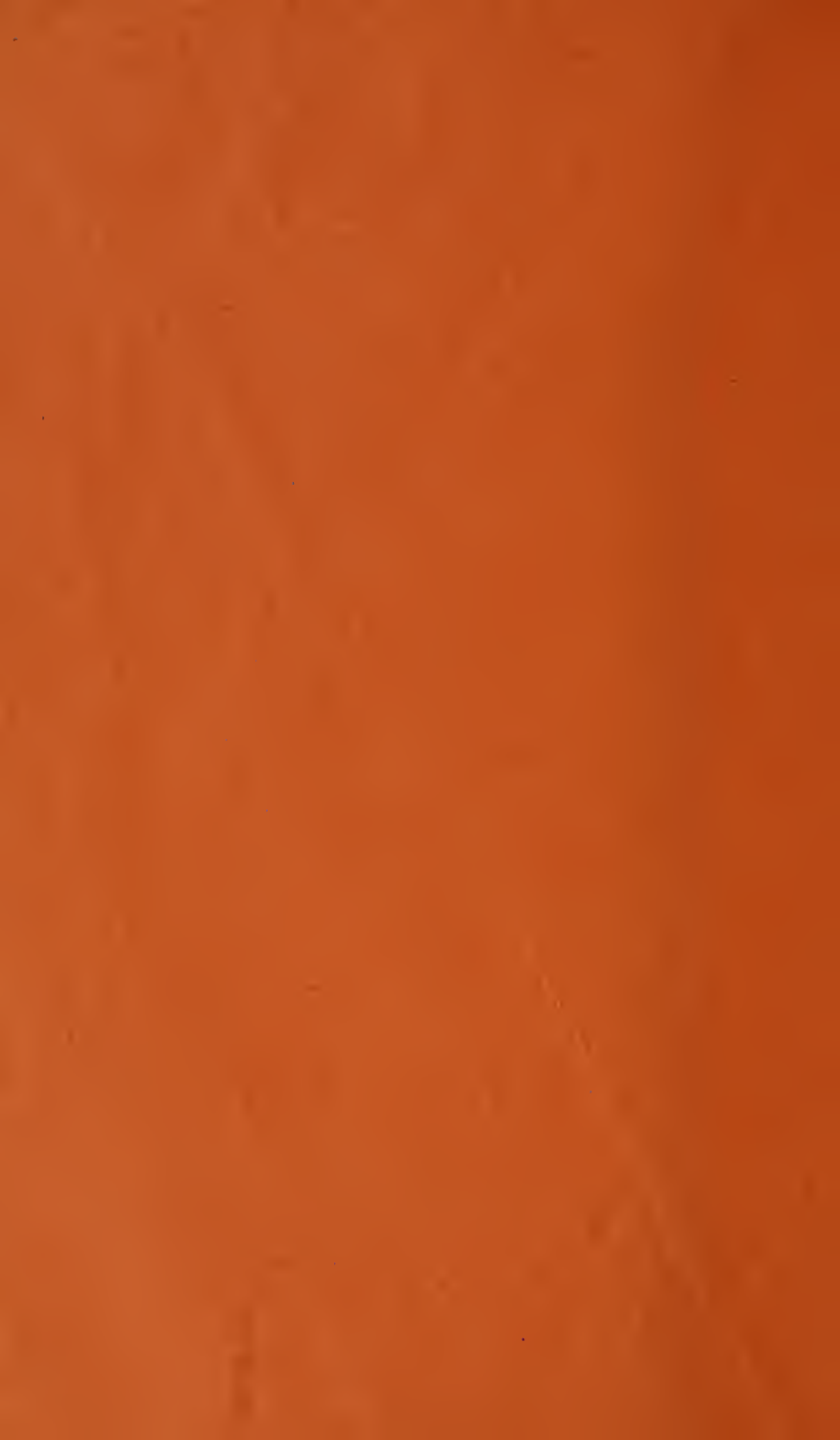# MINUTES.

The forty-first annual session of the Pine Barren Baptist Association convened with the Bethsaida Baptist church, at Furman, Wilcox county, Alabama, Thursday, September i8, A. D. 1890. After devotional exercises, the Association was called to order by Bro. D. W. Ramsey, former Moderator, and a committee consist ing of Brethren J. L. Skinner and O. J. Burson was appointed to read the letters from the churches and delegates. Names enrolled as follows, to-wit:

#### FIRST DISTRICT.

Ackerville—W. A. J. Albritton and E. K. Robbins.

Bethsaida—W. D. Gay, R. D. Palmer, E. R. McElroy, J. L. Skinner and D. Palmer.

Camden—W. N. Huckabee, F. M. Fletcher and A. M. Jackson. New Providence—J. B. Powell and R. A. Newell. Rock West—Daniel Cook.

#### SECOND DISTRICT.

Allenton—T. B. McWilliams and J. F. Lee. Friendship— C. D. Beard, W. M. Watts, W. J. Elliott, J. F. Fore, C. Powell and D. W. Ramsey.

Butler Springs—J. P. Vickery and J. L. Henderson.<br>Pine Level—F. E. Heaton.

Mount Pleasant--J. B. Coleman, James Owen and John Lisenby.

Liberty—G. W. Salter and J. W. Creamer.<br>Monterey—J. F. Bonner.

Monterey—J. F. Bonner.<br>Bear Creek—J. B. Harper, D. J. Philpot and J. H. McClerkin. Fellowship—J. E. Knight and C. S. Hutchinson.

#### THIRD DISTRICT.

Bethel—S. A. Barnes and E. B. Burgess.

Midway—W, M. Snowden, G. W. Stucky and T. J. Driver.

Bell's Landing—T. J. McCants.

New Hope—J. W. O'Gwynn and D. W. Fore.

Shackleville—By letter.

Indian Springs—I. S. Ridgeway and W. L. Fort. Ebenezer—J. G. Reynolds and W. H. Watt.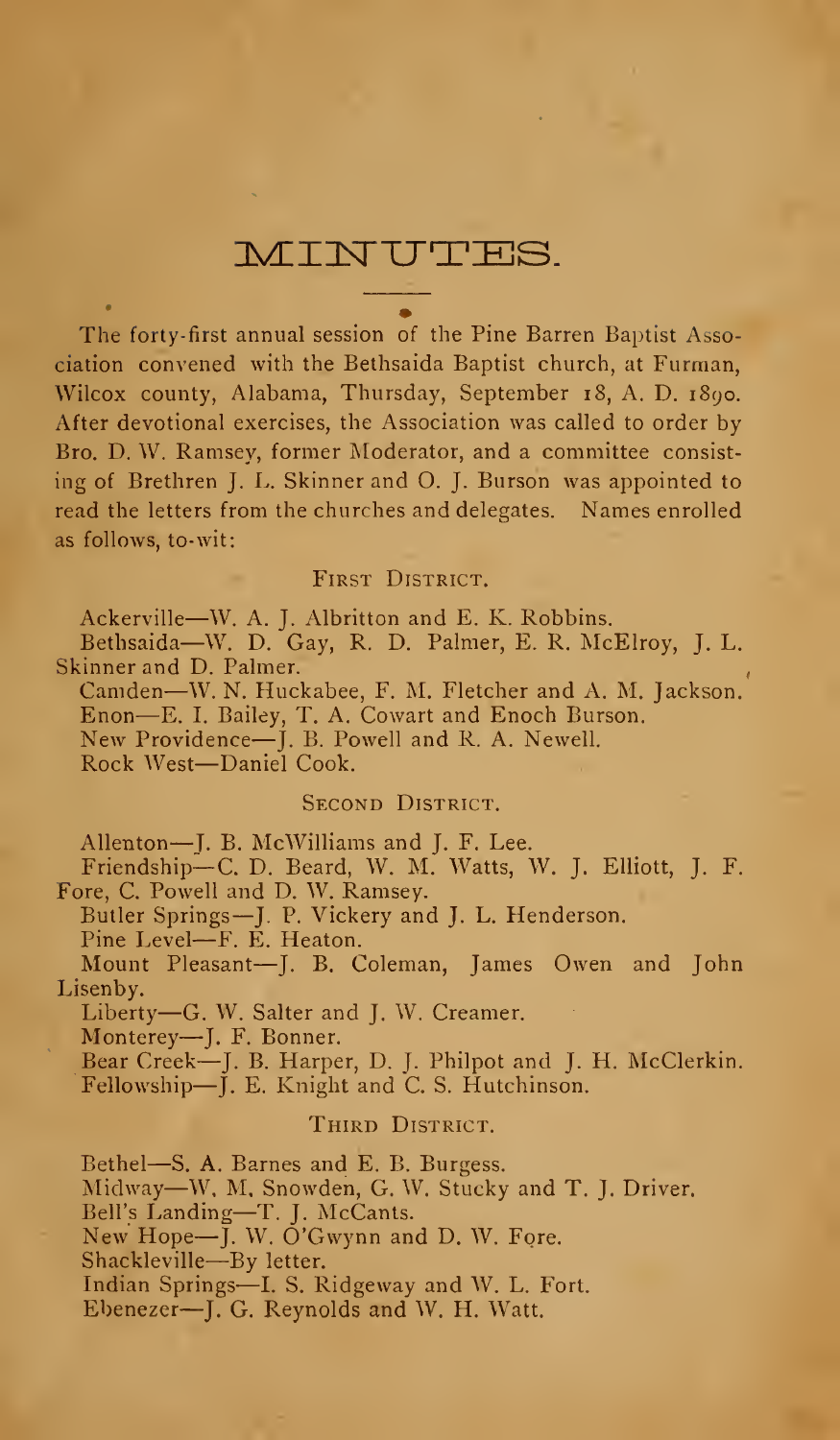Mount Pisgah—Not represented.

Pineville—W. G. Andress and I. B. Burson.

Centennial—Not represented.

Concord—G. W. Riley, G. W. Burns, O. J. Burson, J. W. Riley and J. J. Finklea.

•

Flat Creek—By letter.

Brethren W. G. Curry and W. A. Whittle were appointed tellers to receive the votes for the election of a moderator, clerk and treasurer for this session of the Association, which resulted in the election of Bro. D. W. Ramsey as Moderator, John Purifoy as Clerk and J. W. Purifoy as Treasurer.

Corresponding messengers were present as follows, to-wit:

State Mission Board and Bigbee Association—W. G, Curry.<br>Alabama Baptist—J. M. Kailin.

Austin Association (Texas)—W. A. Whittle.

Board of Ministerial Education—W. N. Huckabee.

Harmony Association—J. D, Letcher.

Selma Association—W. D. Gay, J. H. Williamson, U. J. Crumpton and A. J. Dickinson.

Western Recorder and State Mission Quarterly—W, D. Gay. Financial Secretary Howard College—D. I. Purser.

Several members of committees appointed at last session to report at this, being absent, others were added, making them stand as follows, to-wit:

State Missions—W. D. Gay, F, M. Watson and C. Powell, Home Missions—J. B. McWilliams, G. W. Riley and J, W. Riley.

Foreign Missions—J, B. Powell, J, F. Fore and C. D. Beard. Sabbath Schoojs—W, J. Elliott, G. W. Burns and O. J, Burson. Ministerial Education—W. N. Huckabee, J. P. Vickery and John Purifoy.

Denominational Education—J. F, Bruner, E. R. McElroy and G. W. Stucky.

Bro. J. W. Purifoy, Treasurer, made <sup>a</sup> report, which was referred to Finance when appointed.

On motion of Bro. J. W. Purifoy, Gravel Creek church was dropped from the roll, Bro. A. P. Majors having reported that he had visited said church and could get no satisfaction as to its future intention,

On motion of Bro, D. Palmer, Bro, W. A, Whittle was requested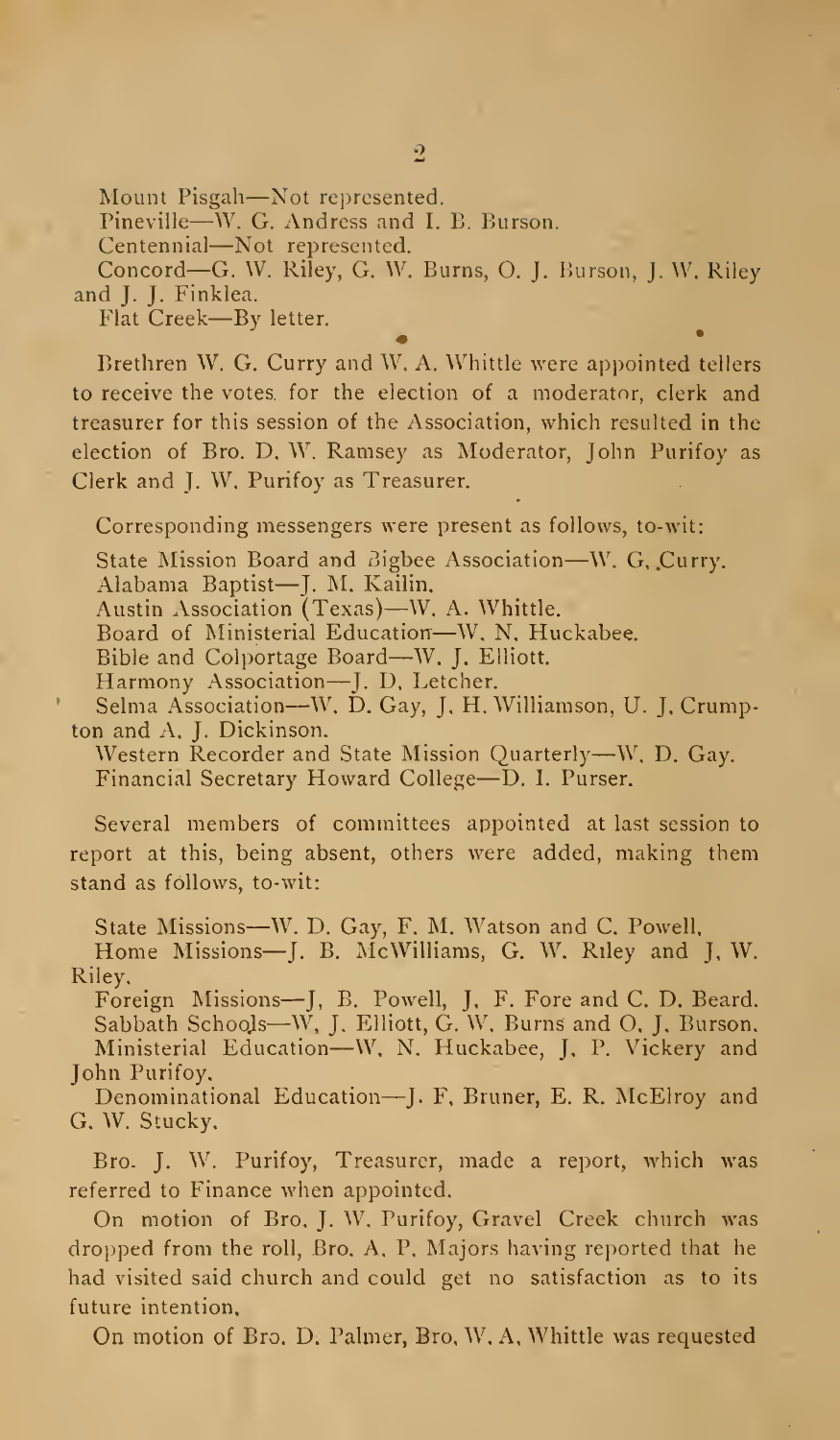to deliver one of his lectures to-night, and Bro. W. J. Elliott to deliver the introductory sermon to-morrow at 11 o'clock a.m.

The Pastor and Deacons of Bethsaida church were appointed a committee on devotional exercises,

On motion, the Association took <sup>a</sup> recess until <sup>2</sup> o'clock,

On re-assembling, the Moderator announced committees to report during the session as follows, to- wit:

On Finance—Daniel Cook, J. G. Reynolds and J. L. Skinner. On Queries, Requests and Nominations—J. B. Harper, Enoch Burson and C. S. Hutchinson.

On State of Religion and Digest of Letters—J. F. Lee, W. A.

On Apportionment-J. B. Coleman, T. J. McCants, W. G. Andress, E. I. Bailey and W. H. Watt.

Report on Denominational Literature was sent in by Bro. P, J. Cree, as follows, to-wit:

As a denomination, we recommend the Bible as our guide in religion, in morals, in duties to God and man, and in things under our charge.

In searching for knowledge of man we recommend the biographies of good men. We should post ourselves in the work of our denomination and church history by reading our orthodox periodicals. Few of us are familiar with the history of our own denomination. Let us teach our children why we are Baptists and why we should be the leading denomination. There is an abundance of good literature adapted to the use of the Sunday Schools. We recommend the American Baptist Publication Society's publications, located in Philadelphia, and Kind Words Series, located at Atlanta, for the use of Sunday Schools, and the Alabama Baptist, published at Montgomery, for general reading, and Bible and Col portage work at Opelika, Alabama.

Respectfully submitted,

P. J. CREE, Chairman.

Bro. J. F. Lee offered the following amendment, which was adopted, to-wit:

Resolved, That we recommend to the various churches composing this Association the literature fostered by the Alabama State Convention and the Southern Baptist Convention. Yet, we do not by this recommendation, condemn any other literature the churches may select.

The report, with the amendment, was adopted. Bro, D. W. Ramsey offered the following resolution, to-wit: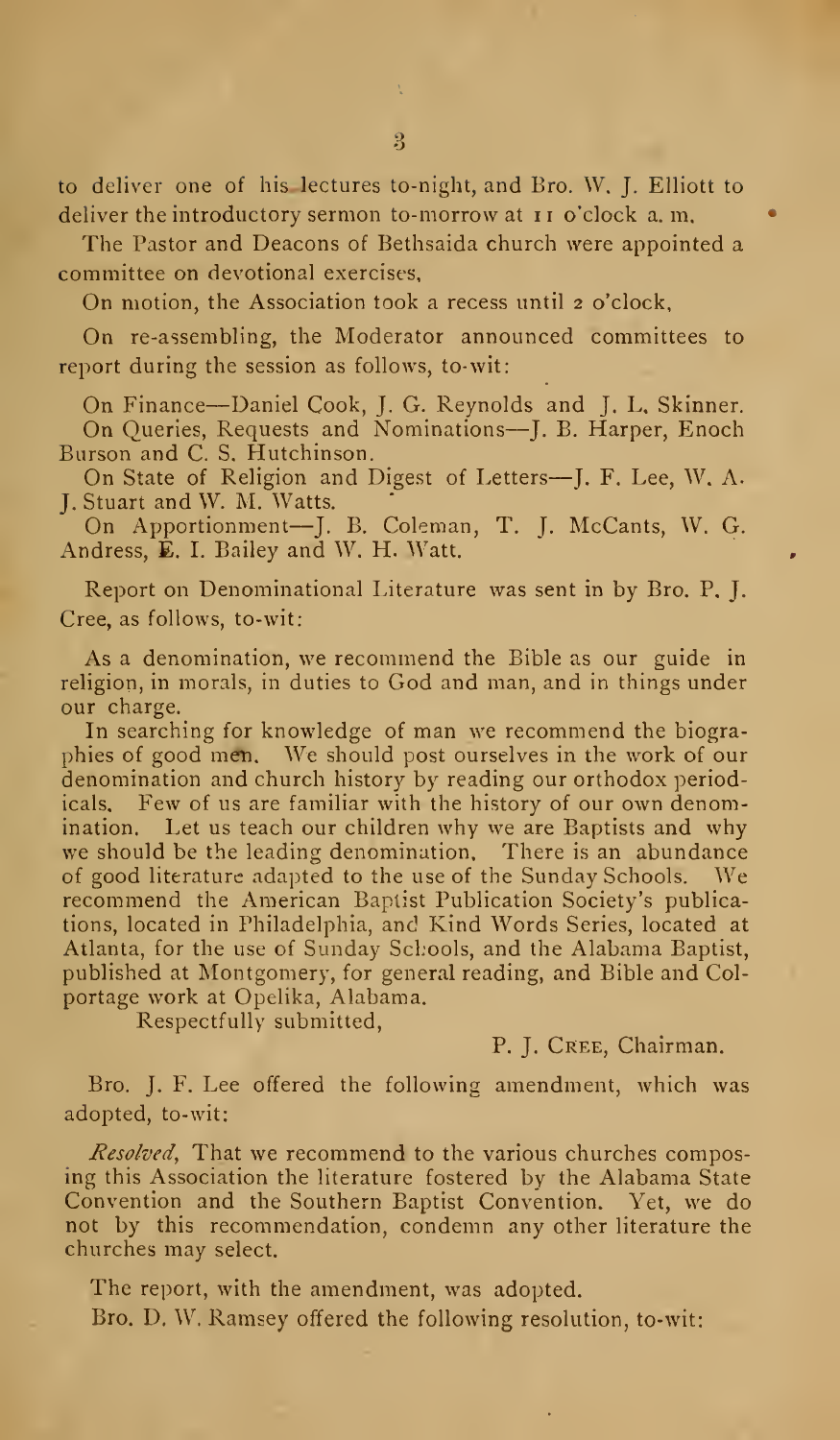Resolved, That when this Association adjourn it be to meet on Wednesday before the third Sunday in September, 1891, and continue in session three days.

It was referred to the committee on Queries, Requests and Nominations.

Bro, Elliott requested that he be relieved from preaching to morrow.

On motion, his request was granted.

On motion of Bro. Gay, Bro. Huckabee was elected to represent this Association in the next meeting of the Southern Baptist Convention, and Bro. Elliott was elected alternate.

Adjourned to meet to-morrow morning at half-past 8 o'clock.

#### SECOND DAY.

FRIDAY, September 19th.

The Association convened as per adjournment at 8:30 o'clock. After devotional exercises, consisting of singing and prayer, the minutes of yesterday were read and approved, and the roll of delegates corrected.

The report on Sabbath-schools was read by Bro. Elliott as fol lows, to-wit:

#### REPORT ON SABBATH-SCHOOLS.

The past, as indicated by annual reports on this subject, warrants your committee in reporting progress. There are 20 schools reported, with a membership of  $863$  pupils, a large increase over last year's report. The importance of the Sabbath-school can hardly be over-estimated in its bearing upon the life and growth of our churches, and we are gratified to be able to state that most of our churches are now conducting Sabbath-schools with more or less success. We urge upon all churches which have no schools in their midst, that they will at once unite and do what they can in this good work. With our excellent literature to help and give direction, it is an easy task to prosecute this work of teaching our children <sup>a</sup> knowledge of the Word of God. We need in this, as in all Christian effort, an earnest zeal for the salvation of souls, and no enterprise offers greater opportunity for the useful employment of the energies of our brethren and sisters in the Master's vineyard. We urge that <sup>a</sup> Sunday-school be organized in each of our churches, and kept up all the year; that mission-schools be conducted wherever children may be found beyond the reach of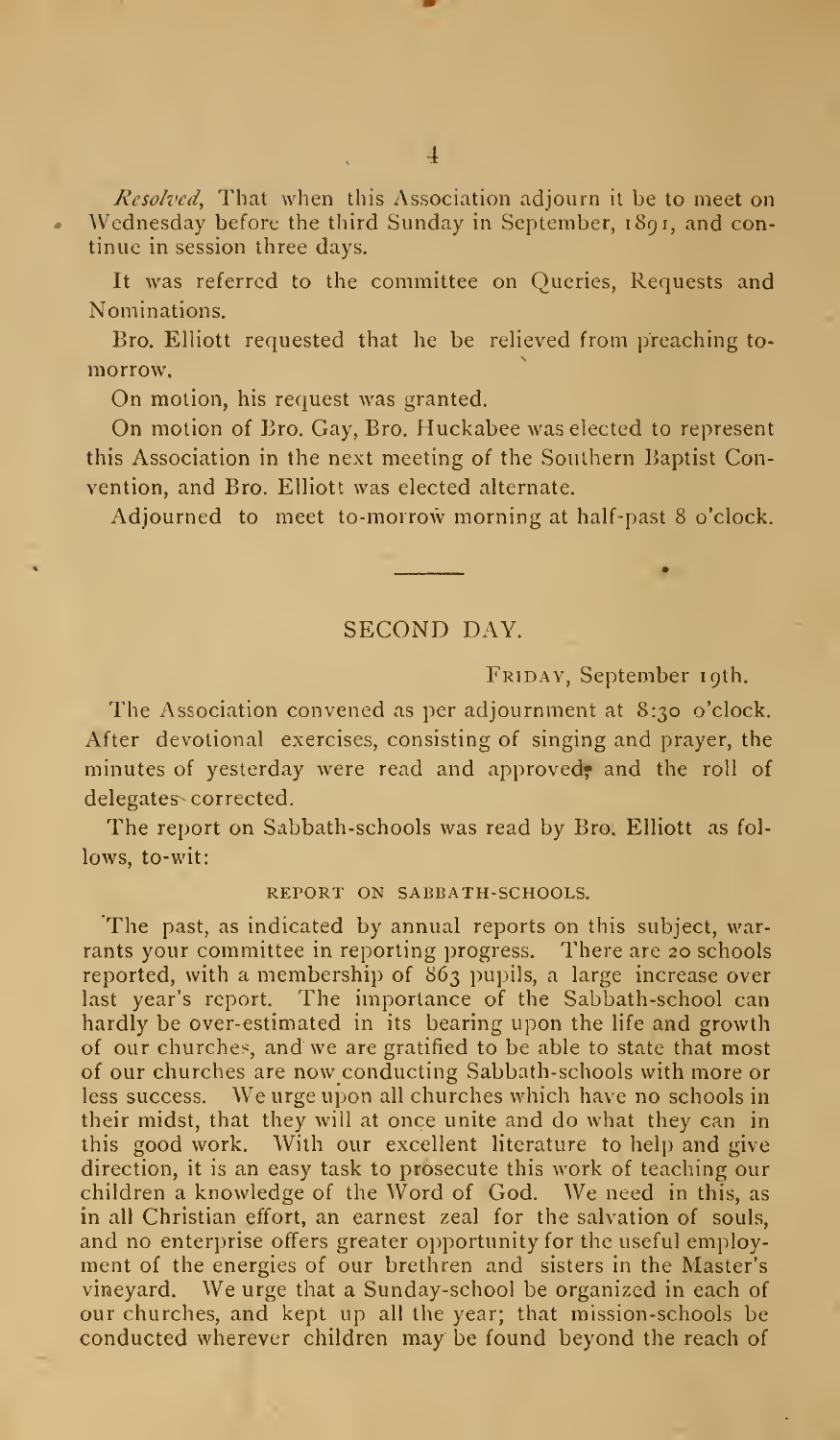our churches. We state with grateful pleasure that there is no lack of good and proper literature, to be had for small outlay of money; and we urge that our superintendents order all litera ture through our Bible and Colportage Board at Opelika, as it costs no more, and yet there is some help thus obtained for the Board. We would insist that <sup>a</sup> complete report of the Sabbathschools of our churches be sent to the Association in the church letters and reported in our minutes.

Respectfully submitted,

#### W. J. ELLIOTT, Ch'n.

After discussion by various brethren, the report was adopted. Bro. Gay read report on State Missions, to-wit:

#### REPORT ON STATE MISSIONS.

Your committee does not deem it necessary to argue the importance of this subject before an Association that shows its appreciation of missions in general by its contributions. However, we would advise a greater interest in the particular work of the State Board. We give too much in ignorance of where the money goes, thinking that the Board knows where to send it. Of course it does. But we advise that the brethren keep up with these facts by reading the "State Mission Quarterly," and this will inspire greater zeal in th§ work.

Our work, while gratifying, is not at all what we can make it. We advise that the preachers and laymen do not wait for the State Board to come into the desolate fields near them, but do what they can on fifth Sundays and Sunday afternoons to build up these places.

The work of the Board is very interesting and encouraging. Bessemer, Blocton, Gainesville, Oxanna, Auburn, Scottsboro, Sheffield, Girard, Jasper, Fort Payne, Thomasville and Decatur are all self-supporting now, and Elyton will be after this year. We have 53 men in the field, who have constituted <sup>14</sup> churches in the last

16 months and baptized 345; organizing 54, collecting \$11,677. We recommend to this Association Bro. Plaster's work, especially among the blacks. If we do not help to bring up our col ored brethren to a higher place in Christianity, brethren, we believe, before God, that we will be held responsible for it. Let us give to Bro. W. B. Crumpton what he asks—our sympathy, co operation, patience and money.

#### Wm. D. Gay, Ch'n.

The following amendment, offered by Bro. Elliott, was adopted, to-wit:

#### AMENDMENT.

Whereas, There has been <sup>a</sup> State Central Committee appointed by the Alabama Baptist Convention, to co-operate with the Execu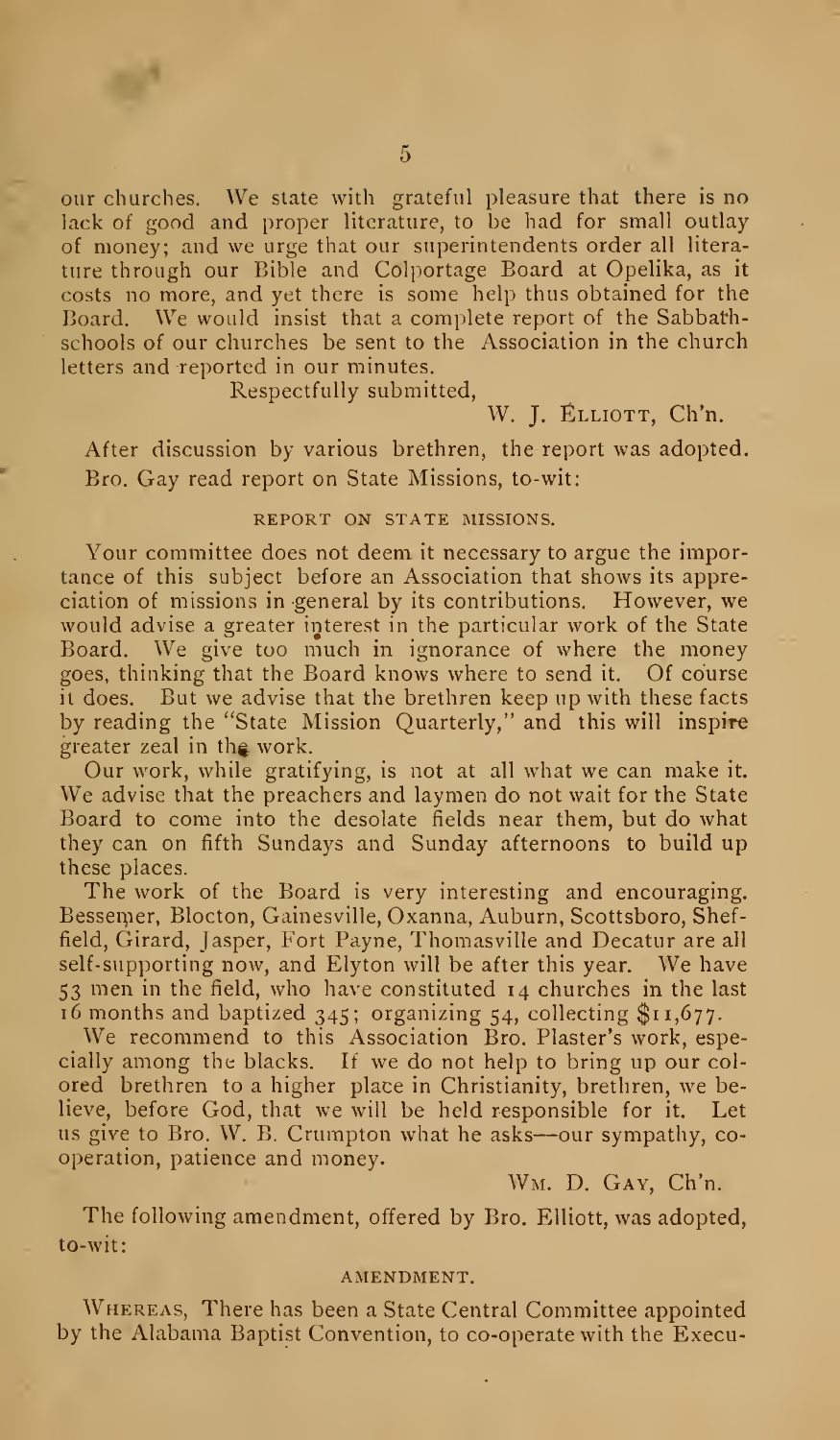tive Committee on Woman's Work, which is located in Baltimore; and, whereas, this Central Committee, located at Birmingham, has been organized for the advancement of our Master's cause, and the encouragement of Baptist women in the State;

Resolved, That we recommend that a Woman's Missionary Society be organized in every church—to be under the control of the churches in which they are organized—and that every pastor in the Association do all he can to bring success to this movement.

The report, with the amendment, after discussion by various brethren, was adopted.

Report on Denominational Education was read by Bro. Bruner, as follows, to-wit:

#### REPORT ON DENOMINATIONAL EDUCATION.

The Baptists of this Association are thoroughly aroused to the importance of education, and the most strenuous efforts are being made by parents of very limited means to keep their boys and girls in good schools.

The interest manifested in denominational education, while it is very great, is not what it should be. We find Baptist parents and guardians patronizing other than denominational schools. This we deplore, and urge that the Baptists send their children to Baptist schools if they send them to college.

The Baptists of Alabama have some as good schools as can be found in the South. The Judson Female Institute, at Marion, and Howard College, at East Lake, and other good Baptist schools are worthy the support and patronage of the Baptists of the State. We most heartily commend them and their excellent faculties to the brethren of the Pine Barren Association. It is our duty as Baptists to sustain and patronize these grand institutions of learning, which are the Alma Mater of so many of the grand host of working Baptists throughout this great country.

Respectfully submitted,

J. F. Bruner, G. W. Stucky, E. R. McElrov, Committee.

Pending the consideration of this report, the necessities of Howard College having been set forth forcibly by its Financial Secretary, D. I. Purser, D. D., the following amounts were raised, to-wit:

| J. B. McWilliams\$50 00 W. W. Lavender\$5 00      |  |
|---------------------------------------------------|--|
| A. J. Dickinson 50 00 Mrs. S. C. Robbins 5 00     |  |
|                                                   |  |
| Mrs. M. A. Huckabee 30 00 Miss Wattie Benson 5 00 |  |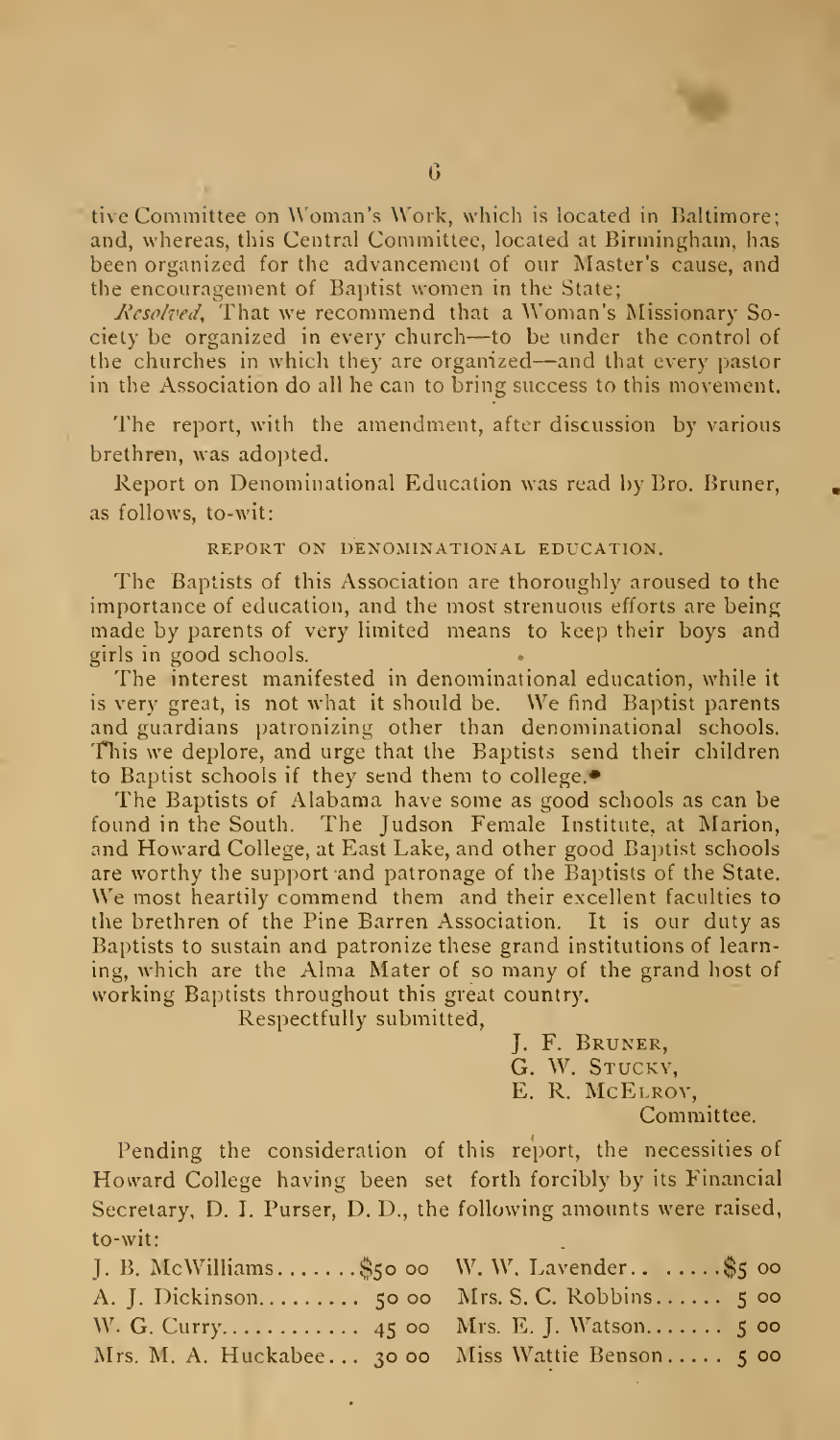|                        |  | J. F. Bruner 25 00 J. M. Stevenson  5 00  |  |  |
|------------------------|--|-------------------------------------------|--|--|
|                        |  | J. B. Powell 20 00 W. H. Watt (cash) 1 00 |  |  |
|                        |  | D. H. Adams 10 00 Miss Mary Jones 1 00    |  |  |
| Cash collection\$12 00 |  |                                           |  |  |

Adopted.

The report on Home Missions was read by Bro. J. B. McWilliams, as follows, to-wit:

#### REPORT ON HOME MISSIONS.

Reports on the various Boards of our denomination are frequently repetitions of past reports, and almost necessarily so. We do not wish to consume your time in giving statistics, under the reading of which some people go to sleep. But suffice it to say, that the work is being prosecuted vigorously all along the line. The same territory occupied in last report is still held, while many "regions beyond" have been explored and occupied. We would especially notice the work in the priest-ridden island of Cuba, which seems to be claiming the particular attention of the Home Board, and our Southern Zion generally. We attribute this to the fact that Dr. Diaz, the native Cuban missionary of the Home Board, together with some of his co-laborers, were, at the instigation of the heirarchy at Rome, without cause, ruthlessly thrown into prison for preaching "Christ and Him crucified" to the people, many of whom are so blinded by ignorance, intolerance and superstition, that they will not or can not see. We ask the special prayers, sympathy and aid for Dr. Diaz in his arduous work.

The most important question, however, to consider in a report of this kind is. What is our Association doing for this work ? Are we increasing or diminishing our contributions? The churches as shown by the last report contributed during that year the sum of \$74.55, not quite four cents per member.

This session, so far as we can gather from the letters, \$125 have been reported, making a decided increase of \$50.00, making the contribution per capita about  $6\frac{1}{2}$  cents. But, brethren, what is the pittance of a little over 6 cents per member when every one of us spend over one hundred times that amount on luxuries, which we can curtail if not entirely dispense with? While we have made an advance, let us make a still greater one by next meeting.

J. B. McWlLLIAMS, G. W. Riley, J. W. Riley.

After being warmly discussed by various brethren, was adopted. Adjourned to 1:30 o'clock for dinner.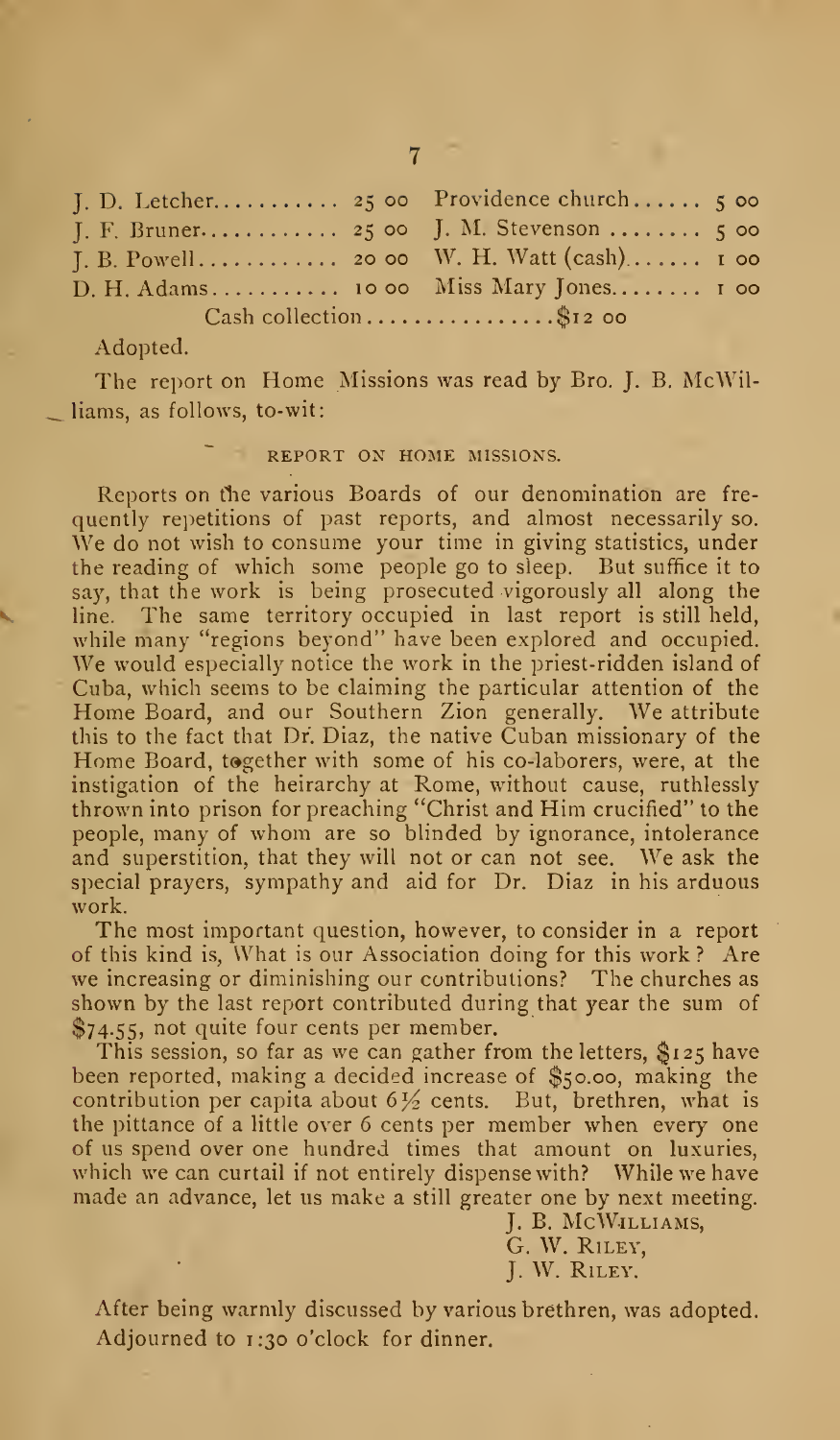#### Afternoon Session.

The Association convened at 1:30 o'clock.

Bro. Huckabee made a report on Ministerial Education as fol lows, to-wit :

#### report on ministerial education.

As Baptists of Alabama we can justly be proud of the improvement in our ministery within the past decade. Through the in fluence of more thoroughly educated preachers our denomination is making rapid advance in many lines of interests in the Master's Kingdom. This can be said with all due respect and honor to the memory of those noble toilers who have passed away. Within the past few years the Baptists have awakened to the importance of an educated ministry.

The Board of Ministerial Education of the Alabama Baptist State Convention, with headquarters at Montgomery, Geo. W. Ellis secretary and treasurer, is the channel through which our benevolence for this purpose should flow. This board, through the liberal gifts of our people, has, during the past six years, assisted many young men who are to-day doing good service for the Master.

To carry on its work the board must have the continued sympathy and enlarged contributions of the churches. Many young men, earnest, consecrated Christians, are looking to the board for aid during the scholastic year just begun. These brethren are at high schools, Howard College and the Southern Baptist Theological Seminary at Louisville. All money sent this board will be ex pended as the wisdom of some of our best teachers can direct, and we now have no fears on this matter. While this Association has no beneficiary at school, let us do all we can to assist the young men who belong to other Associations.

We would urge the importance of our pastors making efforts to attend the Theological Institute at East Lake next summer. The value of this school can hardly be estimated, as it affords opportunity to our hard worked pastors that should be properly appreciated. W. N. Huckabee, Ch'n.

Pending the consideration of this report, the following amounts were pledged and paid in cash, to-wit

|  | Friendship 10 00 Ebenezer 10 00        |  |
|--|----------------------------------------|--|
|  |                                        |  |
|  | New Providence 5 00 W.N. Huckabee 5 00 |  |
|  | Indian Springs 300 Midway 250          |  |
|  | Ackerville 250 Enon 250                |  |
|  |                                        |  |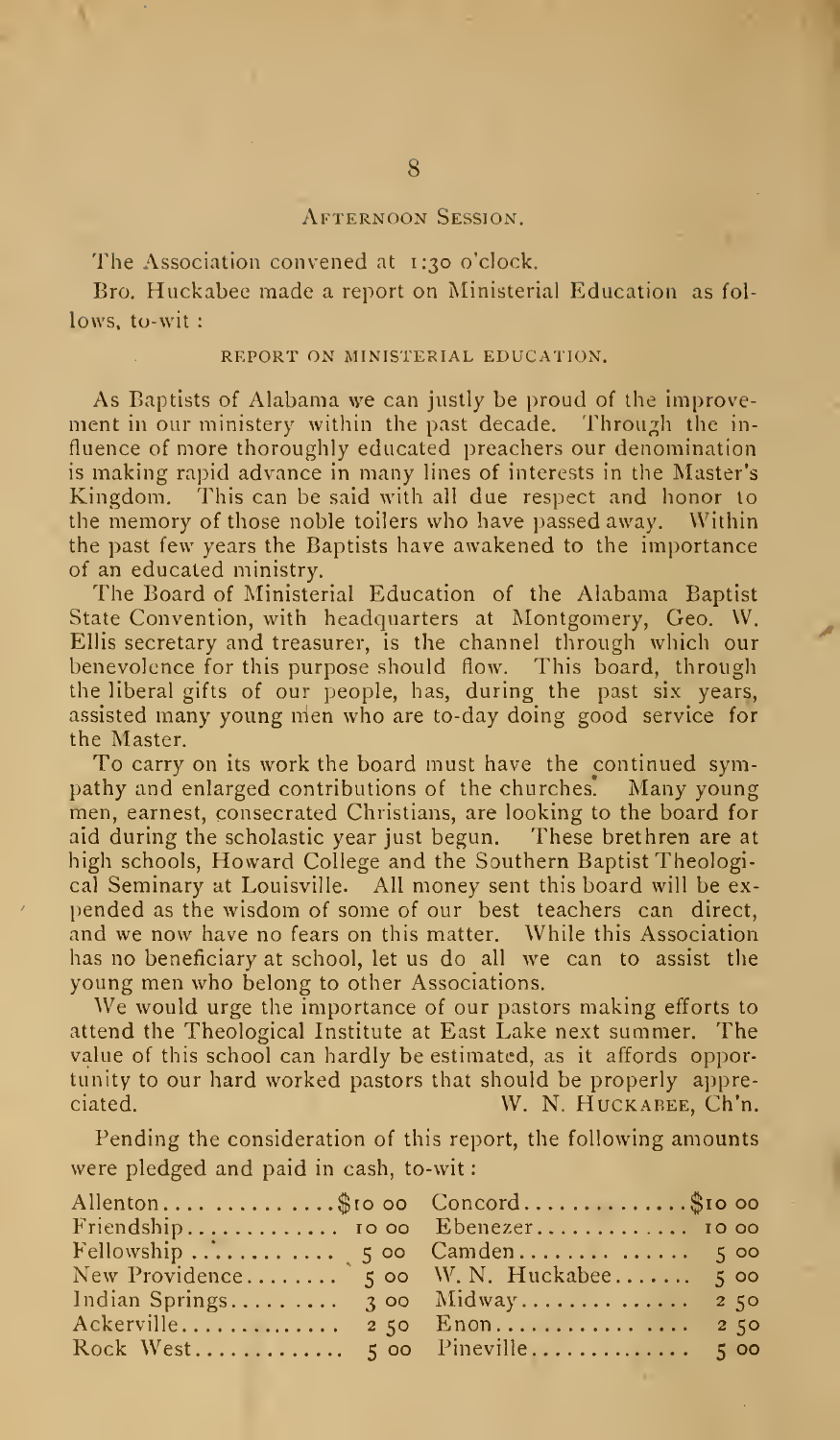Bear Creek............ 2 50 Liberty................... 2 00 Bell's Landing (cash).... 2 50 J.P. Vickery (cash).... 2 50

 $Total \dots \dots \dots \dots \dots \dots \dots \dots \dots \dots \$ 

After discussion of the merits of the enterprise by several brethren, the report was adopted.

The report on Foreign Missions was read by Bro. J. B. Parnell as follows, to-wit :

#### REPORT ON FOREIGN MISSIONS.

The marching orders of our blessed Lord and Master are still to be carried out. That great command of our Lord, "Go ye into all the world and preach the gospel to every creature," has never yet lost any of its force or divine authority. The gospel is still the power of God and is the only means by which we can ever hope to lift those who now live in the dark recesses of woe and cruelty into the Kingdom of Christ. The heathen are just as much lost as ever. Yet we are better acquainted with their lost condition, this knowledge making our duty and responsibility vastly more imperative. Yet what are we doing as Missionary Baptists ? Are we putting forth all our energies to send the gospel of peace to those benighted lands? Let us see. We find in the statistical table for 1889 a report of 1369 Baptists in the Pine Barren Association. In the financial table for the same year we find the total contributions \$115.45 for foreign missions, just a fraction over  $8\frac{1}{2}$  cents per capita. Does not this show indifference, sloth and parsimony on our part? Are we not violating direct commands and withholding that which has been committed as a trust to our hands, and will be required again ? Let us then be ashamed, that so little has been done for so great a cause. Let us think of our facilities and ample ability to send the bread of life to perishing millions. Failing, we are without excuse, and their souls will be required at our hands. Yet we are glad to re port that the cause is prospering in foreign fields. We have to day 160 missionaries, including native helpers, under the auspices of the Southern Baptist Convention, who are laboring faithfully to carry the gospel to the darkest portions of the earth. There was raised the last conventional year by the Southern Baptist Convention the sum of \$109,000 for foreign missions. We, the Pine Barren Association, being a fractional part of that great body, as we have before stated, have only contributed  $8\frac{1}{2}$  cents per capita, of that amount. We earnestly recommend that in the future we be more liberal in giving of our means for the great cause of foreign missions.

#### J. B. Powell, Ch'n.

After discussion participated in by various brethren, the report was adopted.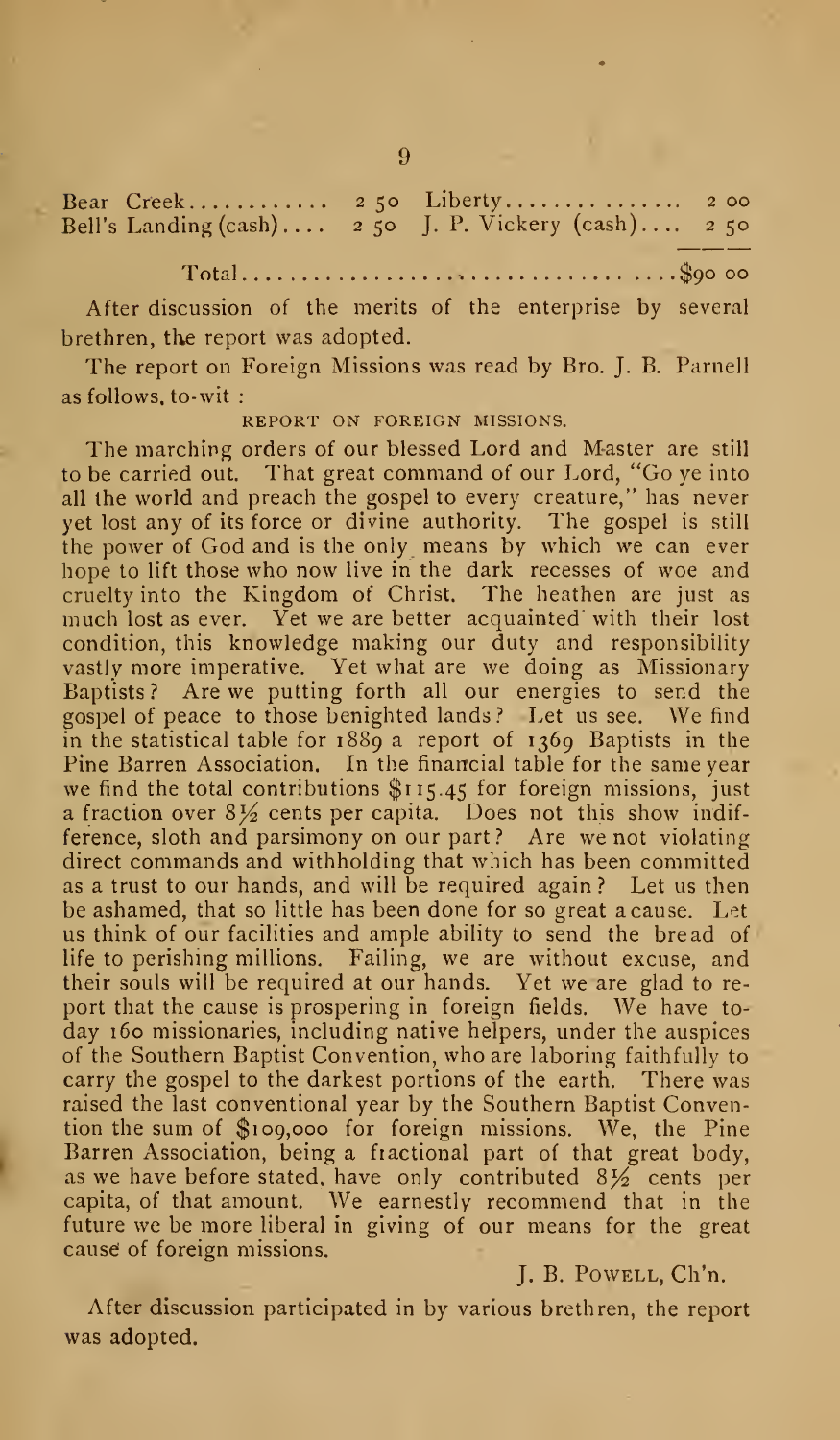Committees to report at the next session were announced as follows, to-wit

State Missions—J. W. Purifoy, E. K. Robbins, C. Powell. Home Missions—J. B. Powell, R. A. Newell, <sup>D</sup> \V. Fore. Foreign Missions—D. Palmer, J. F. Fore, J. B. Coleman. Sabbath Schools—O. J. Burson, W. L. Fort, I. B. Burson.

Ministerial Education—W. J. Elliott, J. B. McWilliams, W. H. Watt.

Denominational Literature—W. N. Huckabee, F. M. Fletcher, D. Cook.

The committee on State of Religion and Digest of letters, through Bro. J. F. Lee, reported as follows, to-wit:

#### STATE OF RELIGION AND DIGEST OF LETTERS.

Baptized, 126; received by letter, 59; restored, 7; dismissed by letter, 70; excluded, 5; died, 20; present membership, 1765; number of churches represented, 24; one church dropped from the roll; number of Sunday-schools, 20; number of teachers, 99; number of pupils, 785; prayer meetings, 4; Sunbeam societies, 7. There are nine ordained and two licensed ministers within the bounds of the Association. Only four churches report no baptisms. Twenty report baptisms ranging from one to twenty-one. Seven or eight churches teport gracious revivals. Eighty-eight more baptisms were reported this session than last. We rejoice to know that the exclusions are five-fold less than last session. It is comforting also to Christians to know that the Sabbath-school work is on the increase, five more being reported than last session.<br>We report with sorrow, however, that prayer meetings, the right arm of the church, are so sadly neglected, only four of the twenty-four churches reporting one each. There are three pastorless churches in the Association. We conclude this report by asking the brethren to be more accurate in giving statistics of their churches. Your committee found several discrepancies which had to be rectified approximately. While the present membership mentioned in this report may not represent precisely our numbers, yet on the whole we think that the figures given about show our status. The four churches not reporting contained in last report 186 members, which, added to the number reported, makes a total membership of 1957.

> , J. F. Lee, W. M. WATT, W. A. STUART, Committee.

i

#### Received and concurred in.

The committee on Apportionment, through Bro. Coleman, re ported as follows: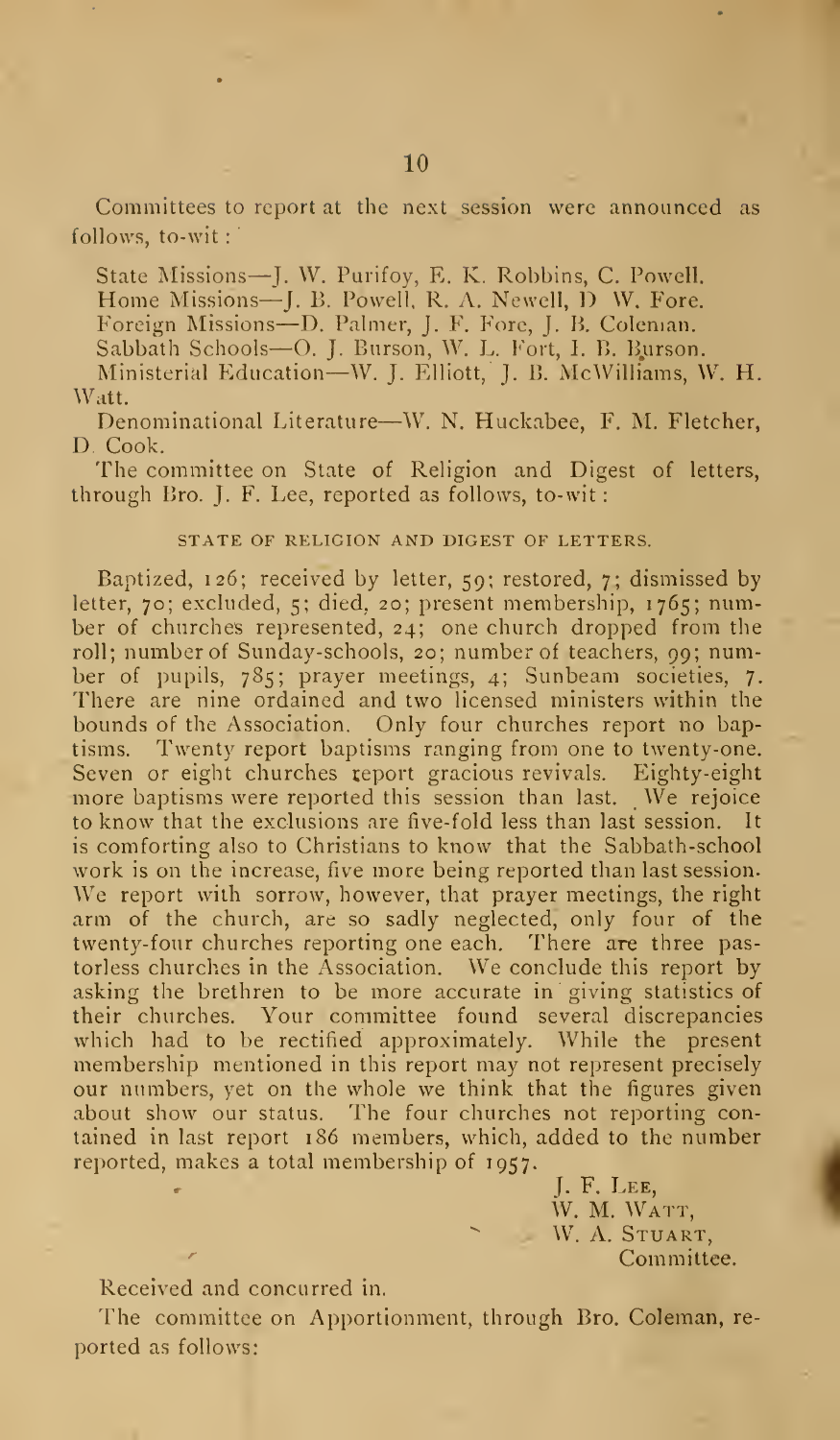#### .REPORT ON APPORTIONMENT.

We, the committee on Apportionment, report that we have ap portioned to the different churches amounts as follows, to- wit:

| Allenton |                                                                                                                                       |                                                                                 |             |                                                                                                                                                      |
|----------|---------------------------------------------------------------------------------------------------------------------------------------|---------------------------------------------------------------------------------|-------------|------------------------------------------------------------------------------------------------------------------------------------------------------|
|          |                                                                                                                                       |                                                                                 |             |                                                                                                                                                      |
|          | Pine Level                                                                                                                            |                                                                                 |             |                                                                                                                                                      |
|          | Canden                                                                                                                                |                                                                                 |             |                                                                                                                                                      |
|          | New Bethlehem                                                                                                                         |                                                                                 |             |                                                                                                                                                      |
|          |                                                                                                                                       |                                                                                 |             |                                                                                                                                                      |
|          | Pineville                                                                                                                             |                                                                                 |             |                                                                                                                                                      |
|          |                                                                                                                                       |                                                                                 |             |                                                                                                                                                      |
|          |                                                                                                                                       |                                                                                 |             |                                                                                                                                                      |
|          | New Providence                                                                                                                        |                                                                                 |             |                                                                                                                                                      |
|          |                                                                                                                                       |                                                                                 |             |                                                                                                                                                      |
|          |                                                                                                                                       |                                                                                 |             |                                                                                                                                                      |
|          | Indian Springs                                                                                                                        |                                                                                 |             |                                                                                                                                                      |
|          |                                                                                                                                       |                                                                                 |             |                                                                                                                                                      |
|          | 40 00<br>15 00<br><b>10 00</b><br>35 00<br>1500<br>20 00<br>20 00<br>15 00<br>40 00<br>3000<br><b>IO 00</b><br>40 00<br><b>IIO 00</b> | Mt. Pisgah<br>Shackleville<br>Bell's Landing<br>Centennial<br>Bethsaida<br>Enon | $Midway$ \$ | $15$ co<br>10 00<br>I2 50<br>.5700<br>500<br>500<br>1500<br>$8$ 00<br>500<br><b>IO 00</b><br><b>IIO 00</b><br>20 00<br>10 00<br>J. B. COLEMAN, Ch'n. |

Adopted.

The committee on Queries, Requests and Nominations, through Bro. Harper, reported as follows, to-wit:

There are three requests before us for consideration which are from Ebenezer, Midway and Camden churches, asking that the next session of the Association be held with them. We recom mend that it meet with Midway church on Wednesday before the third Sabbath in September, 1891, and continue in session three days.

We recommend as the Executive Board brethren D. W. Ramsey, W. N. Huckabee, O. J. Burson and W. H. Watt, Bro. W. D. Gay to preach the next annual sermon.

> J. B. Harper, C. S. HUTCHINSON, Enoch Burson, Committee,

Received and concurred in.

Rro. J. B. Powell offered the following resolution, which was unanimously concurred in:

Resolved, That the sincere thanks of this Association are here by tendered to the people of Snow Hill and Furman for the kind and hospitable manner in which they have entertained us.

The Finance committee, through Bro. Cook, reported that it had examined the Treasurer's report and found it correct.

Bro. Cook also made a report on finance, which was received and concurred in. (See finance table.)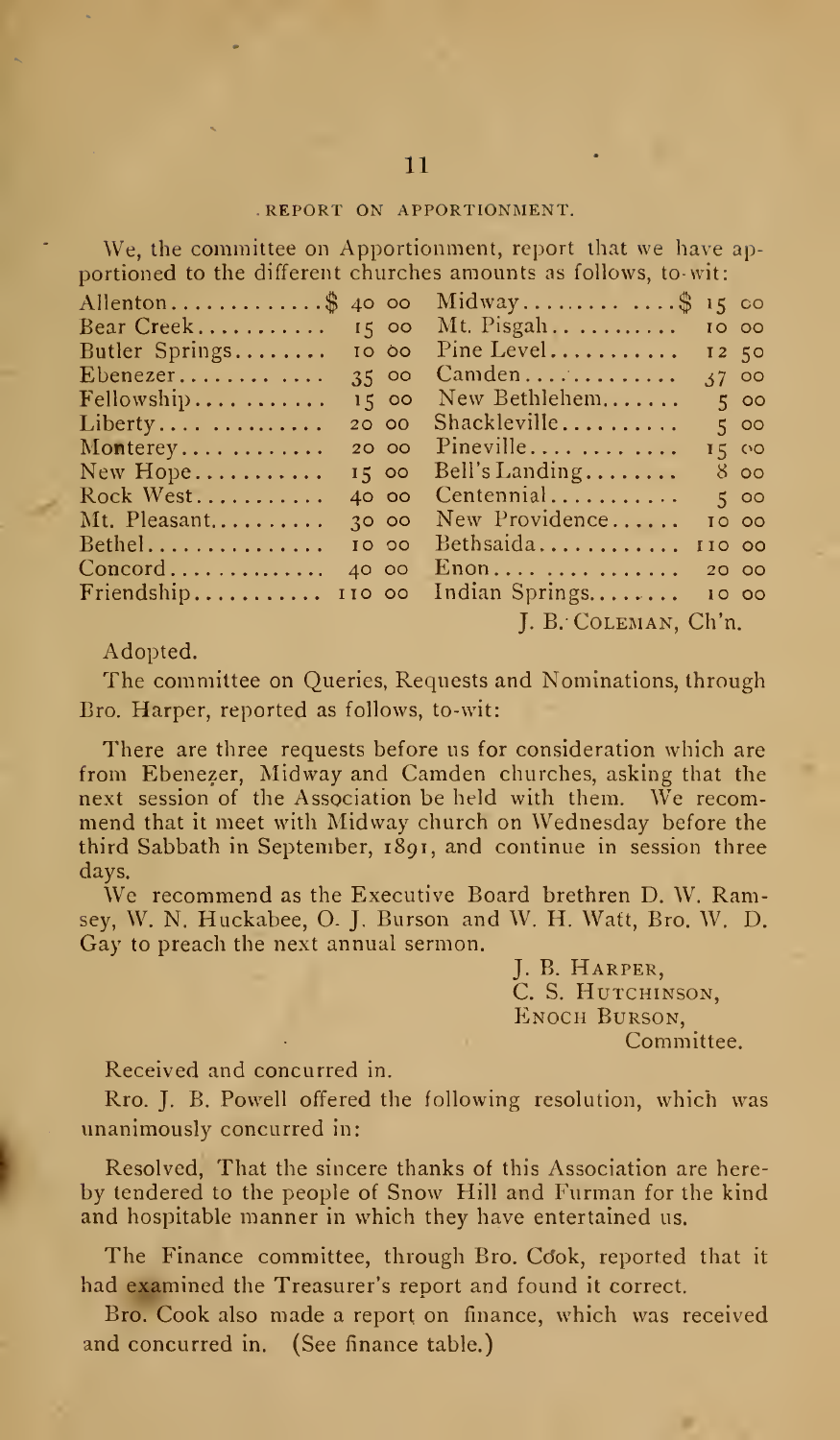The clerk was instructed to supervise the printing of the usual number of copies of ihe minutes and distribute them to the churches in proportion to the several amounts contributed.

Bro. J. F. Bruner was appointed to visit New Bethlehem church, she not having been represented in the Association by letter or delegates for two years, and report at our next session.

The hymn, "God be with you till we meet again," was sung, during the singing of which the parting hand was given, when the Association adjourned to meet with Midway church, Monroe county, on Wednesday before the third Sunday in September 1891. D. W. RAMSEY, MODERATOR.

JOHN PURIFOY, Clerk.

#### TREASURER'S REPORT.

JOHN W. PURIFOY,

#### In account with Pine Barren Association:

1889. Dr.

| 1009. |  |  |
|-------|--|--|
|       |  |  |

| Sept. 12. To cash from finance committee for min-                                                 |  |
|---------------------------------------------------------------------------------------------------|--|
| utes \$ 32 05                                                                                     |  |
| To cash from finance committee for home<br>3645                                                   |  |
| To cash from finance committee for foreign                                                        |  |
| $\overline{\text{missions}} \dots \dots \dots \dots \dots \dots \dots \dots \dots \dots$<br>73 40 |  |
| To cash from finance committee for State                                                          |  |
| To cash from finance committee for church                                                         |  |
| 2 00                                                                                              |  |
| To cash from finance committee for indi-<br>2 00                                                  |  |
| To cash from finance committee for col-                                                           |  |
| 2 00                                                                                              |  |
| To cash from finance committee for colored                                                        |  |
| people's educational fund $\dots \dots$<br>$I_{0}$<br>To cash from finance committee for Howard   |  |
| 26 IO<br>College $\dots \dots \dots \dots \dots \dots \dots$                                      |  |
| To cash from finance committee for Theo-                                                          |  |
| 2 00<br>To cash from finance committee for minis-                                                 |  |
| terial education<br>300                                                                           |  |
| To cash from finance committee for Judson                                                         |  |
| Institute<br>300<br>To cash collected of permanent fund for                                       |  |
|                                                                                                   |  |
|                                                                                                   |  |

To promissory notes of beneficiaries.......  $$293, 75$ 

I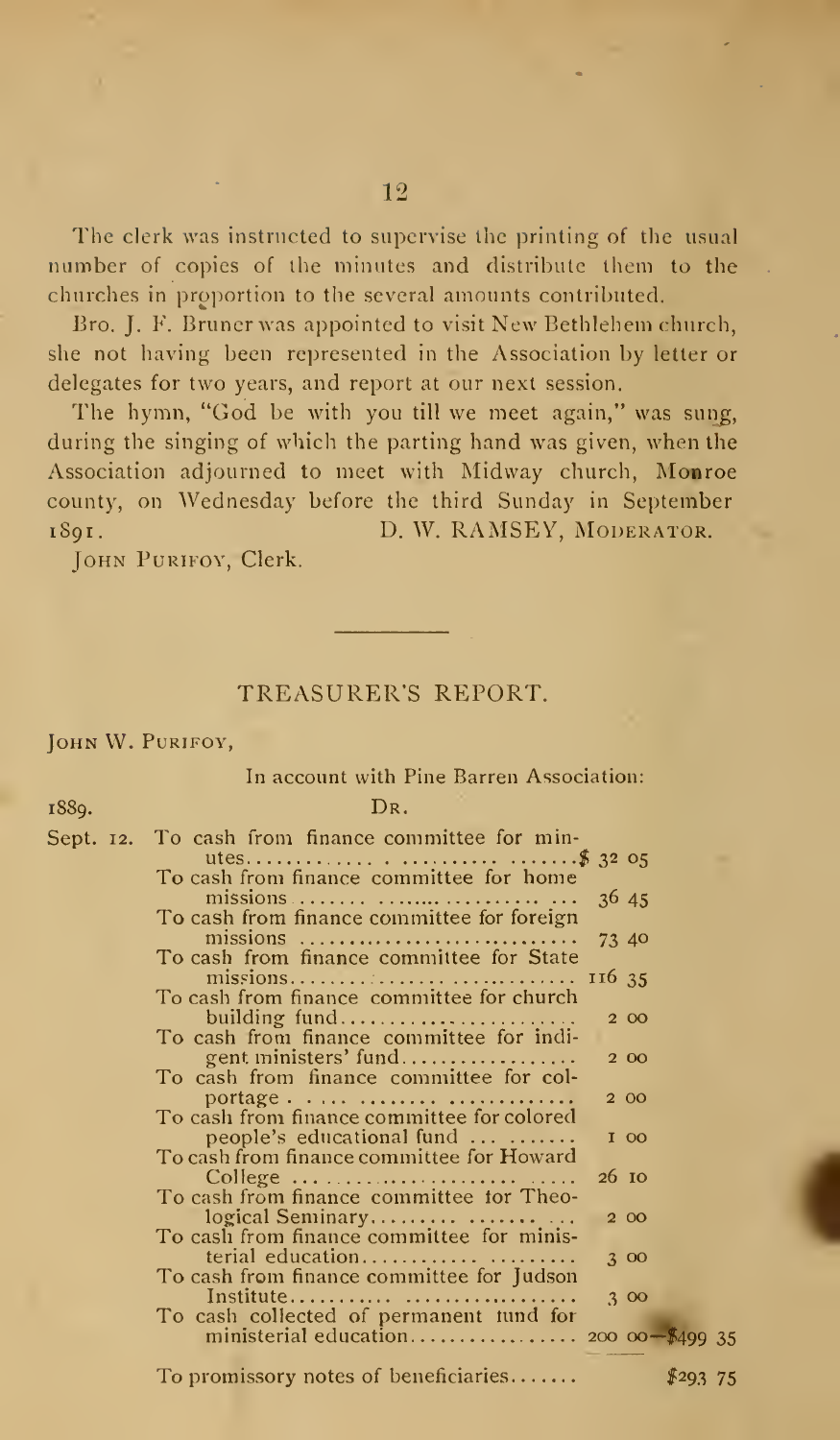| 1889.       |      | CR.                                                                                                                   |        |       |           |  |
|-------------|------|-----------------------------------------------------------------------------------------------------------------------|--------|-------|-----------|--|
| Sept. $12.$ |      | By receipt from John Purifoy, Clerk, for                                                                              |        |       |           |  |
|             | 19.  | minutes\$ 32 05<br>By receipt from W. B. Crumpton for State                                                           |        |       |           |  |
|             |      | missions                                                                                                              | II6 35 |       |           |  |
|             |      | By receipt from W. B. Crumpton for home                                                                               |        |       |           |  |
|             |      | $\text{missions} \dots \dots \dots \dots \dots \dots \dots \dots \dots$<br>By receipt from W. B. Crumpton for foreign | 33 45  |       |           |  |
|             |      | missions                                                                                                              |        | 41 20 |           |  |
|             |      | By receipt from W. B. Crumpton for Bible                                                                              |        |       |           |  |
|             |      | By receipt from $W$ . B. Crumpton for church                                                                          |        | 2 00  |           |  |
|             |      | building                                                                                                              |        | 2 00  |           |  |
|             |      | By receipt from W. B. Crumpton for colored<br>people                                                                  |        | I 00  |           |  |
|             |      | By receipt from W. B. Crumpton for indi-                                                                              |        |       |           |  |
|             |      | gent ministers                                                                                                        |        | 200   |           |  |
|             |      | By receipt from W. B. Crumpton for Theo-<br>logical Seminary                                                          |        | 2 00  |           |  |
|             | 27.  | By cash from W. B. Crumpton for home                                                                                  |        |       |           |  |
|             |      | missions<br>By cash from W. B. Crumpton for foreign                                                                   |        | 300   |           |  |
|             |      | missions                                                                                                              | 32 20  |       |           |  |
|             |      | By cash from G. W. Ellis for ministerial                                                                              |        |       |           |  |
|             | 30.4 | By receipt of J. B. Lovelace, Treasurer of                                                                            |        | 6 00  |           |  |
|             |      | Judson Institute                                                                                                      |        | 6 00  |           |  |
| Oct.        | 15.  | By receipt of R. J. Waldrop, Treasurer of<br>Howard College                                                           |        |       |           |  |
|             |      | By cash on hand (permanent fund ministe-                                                                              |        | 23 IO |           |  |
|             |      | rial education)  200 00-\$502 35                                                                                      |        |       |           |  |
|             |      | Notes of beneficiaries in hands of Treasurer                                                                          |        |       | \$293, 75 |  |
|             |      | Total notes and cash ministerial educational fund                                                                     |        |       | \$493 75  |  |

## ORDAINED AND LICENSED MINISTERS OF THE PINE

## BARREN ASSOCIATION.

|                       | Ala.            |  |
|-----------------------|-----------------|--|
|                       | $\sqrt{2}$      |  |
|                       | 66              |  |
|                       | $\epsilon$      |  |
| W. N. HuckabeeCamden, | $\sqrt{6}$      |  |
| I. S. Ridgeway  Mims, | 66              |  |
|                       | $\overline{11}$ |  |
|                       | 66              |  |
| P. J. CreeTinnella,   | 66              |  |
|                       | $\overline{11}$ |  |
|                       | $\sqrt{2}$      |  |
|                       | 66              |  |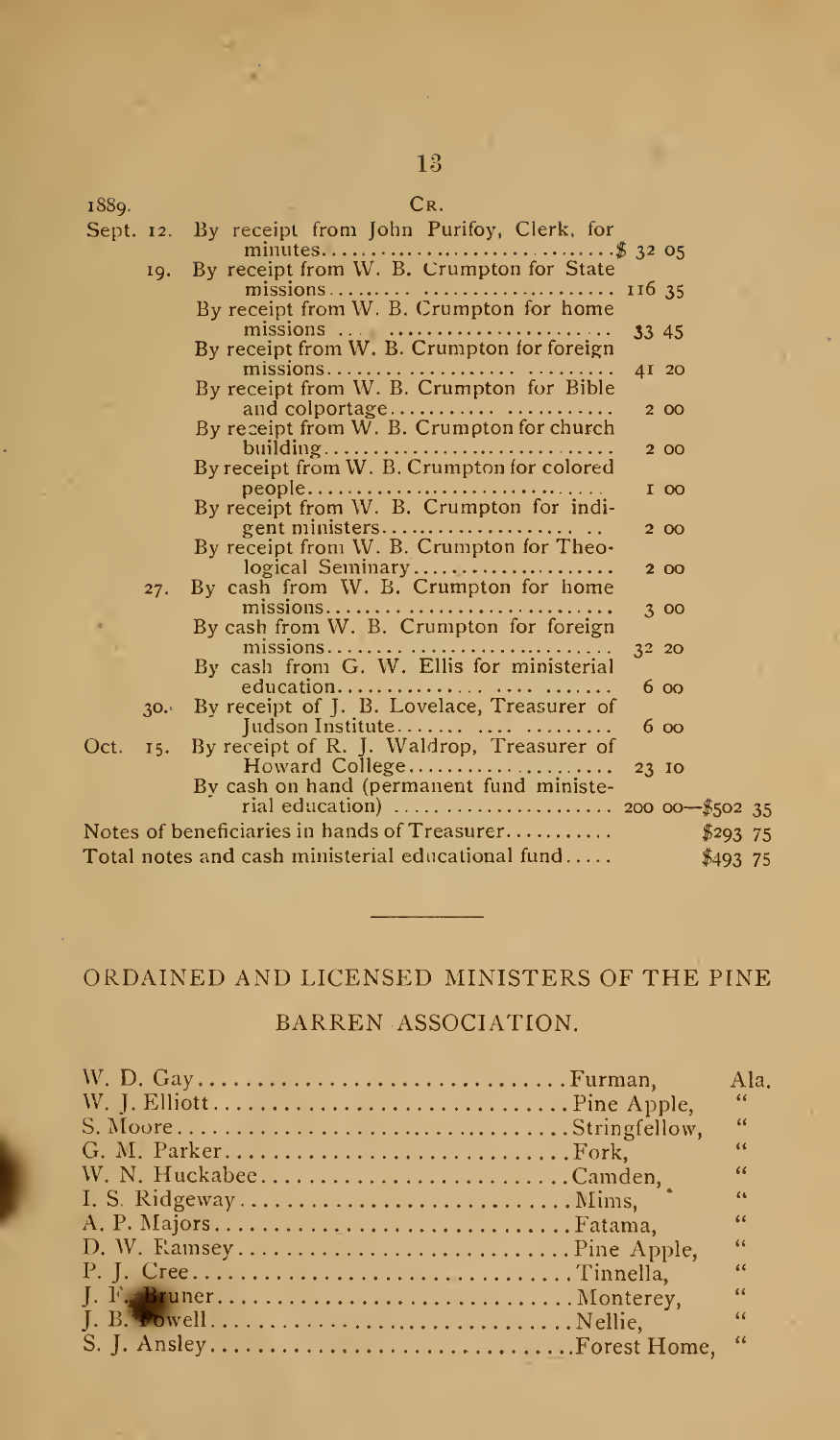### SABBATH-SCHOOL SUPERINTENDENTS.

| C. E. BreithauptSnow Hill,   | Ala.            |
|------------------------------|-----------------|
|                              | 66.             |
| Rev. P. J. CreeTinnella,     | $\overline{66}$ |
| W. L. HerronRiver Ridge,     | $\overline{11}$ |
| J. L. SkinnerFurman,         | 66              |
|                              | 66              |
| J. N. HolcombeCamden,        | $\overline{11}$ |
| M. V. Middleton Buena Vista, | $\overline{11}$ |
|                              | $\epsilon$      |
|                              | 66              |
|                              | 66              |
| C. L. GrimesTurk Stand,      | 34              |
|                              | $\overline{11}$ |
|                              | 6 <sub>6</sub>  |
|                              | $\epsilon$      |

### FINANCE TABLE PINE BARREN ASSOCIATION-1890

| 60015<br>$800\$<br>$7-70$<br>35 <sub>1</sub><br>$12,50$<br>7,70<br>500<br>$\mathbf{1}$<br>12,50<br>16 60 | $27-10$<br>63 35          |
|----------------------------------------------------------------------------------------------------------|---------------------------|
|                                                                                                          |                           |
|                                                                                                          |                           |
| $\overline{2}$<br>150<br>Bear Creek<br>$\overline{4}$<br>$\Omega$<br>50<br>400<br>00<br>$\mathbf{4}$<br> | 16 00                     |
| 71<br>2500<br>$1500$ [<br>50<br>$5^{\circ}$<br>15 00<br>35 00<br>26 SS<br>501                            | 173 09                    |
| Bethel.<br>60<br>$1\,05$<br>0 <sup>0</sup><br>6<br>.                                                     | 765                       |
| Bell's Landing<br>1,50<br>400<br>50<br>.<br>5 01<br>. 1<br>                                              | 11 01                     |
| $\omega$<br>2 00<br>5 00<br>Butler Springs<br>$2\,00$<br>. 1<br>                                         | 12 00                     |
| 5 00<br>483<br>484<br>4 83<br>1 65<br>Camden<br>. 1                                                      | 2115                      |
| 50 <sup>°</sup><br>10 00<br>$2\,00$<br>50<br>10 00<br>15<br>9<br>                                        | 47 00                     |
| 2 75<br>$\Theta$<br>$\overline{2}$<br> 00 <br>10<br>Ebenezer<br>10 00<br>10<br>00                        | 39<br>-80                 |
| $\overline{2}$<br>00 <sup>1</sup><br>5 00<br>$\overline{5}$<br>00<br>90 <sup>°</sup><br>1<br>. 1         | 13 90                     |
| 505<br>100<br>Fellowship<br>$-5.05$<br>$5-15$<br>10 00<br>. 1<br>.                                       | 26 25                     |
| -50<br>50 <sup>1</sup><br>$\overline{4}$<br>Flat Creek<br><br>                                           | 5 00                      |
| 412 50 20 00 11 00<br>Friendship<br>330<br>11 00<br>5 001                                                | 462 80                    |
| 300<br>300<br>1,15<br>Indian Springs<br>$-400$<br>. 1<br>.<br>.                                          | 11 15                     |
| 75<br>5 00<br>Liberty. $\dots$<br>                                                                       | 5 75                      |
| 250<br>$\overline{2}$<br>50 <sub>1</sub><br>85<br>Monterey                                               | 585                       |
| 200<br>3 00<br>$-2.00$<br>Mt. Pleasant                                                                   | <b>8 00</b>               |
| 1025<br>100<br>Midway                                                                                    | 25<br>$\mathbf{u}$        |
| 8 00<br>2 00<br>$\infty$<br>1                                                                            | 11 00                     |
| 2 50<br>5 00<br>$2 \ 00$<br>200<br>New Providence                                                        | 12 50                     |
| 5 00<br>00 <sup>1</sup><br>500                                                                           | $\infty$<br>$\mathbf{11}$ |
| 500<br>$\overline{2}$<br>50<br>250<br>5 00<br>150<br>Pinevilic<br>.                                      | 50<br>16                  |
| 490<br>260<br>9.75<br>95<br>1 00<br>Rock West<br>                                                        | 20<br>19                  |
| 2 50<br>2 50<br>Shackleville<br>. 1                                                                      | 6 00                      |
| Centreville S. S.<br>3 65<br>   <br>1.1.1.1.1.1.1                                                        | 3 65<br>$\mathbf{s}$      |
| $4\overline{55}$<br>Ebenezer L. A S.<br>                                                                 | 55<br>10 00               |
| 10 00<br>.                                                                                               | 55<br>$\mathbf{u}$        |
| .<br>                                                                                                    | 13 00                     |
|                                                                                                          |                           |
| 9115 02 8 141 16 8 159 66 891 95 837 95 8 468 00 851 00 815<br>Total                                     | 1091 05                   |

Bible and Colportage, Butler Springs church,  $\S 2.00$ ; American Baptist Publication Society, Ebenezer church,  $\S 5.05.$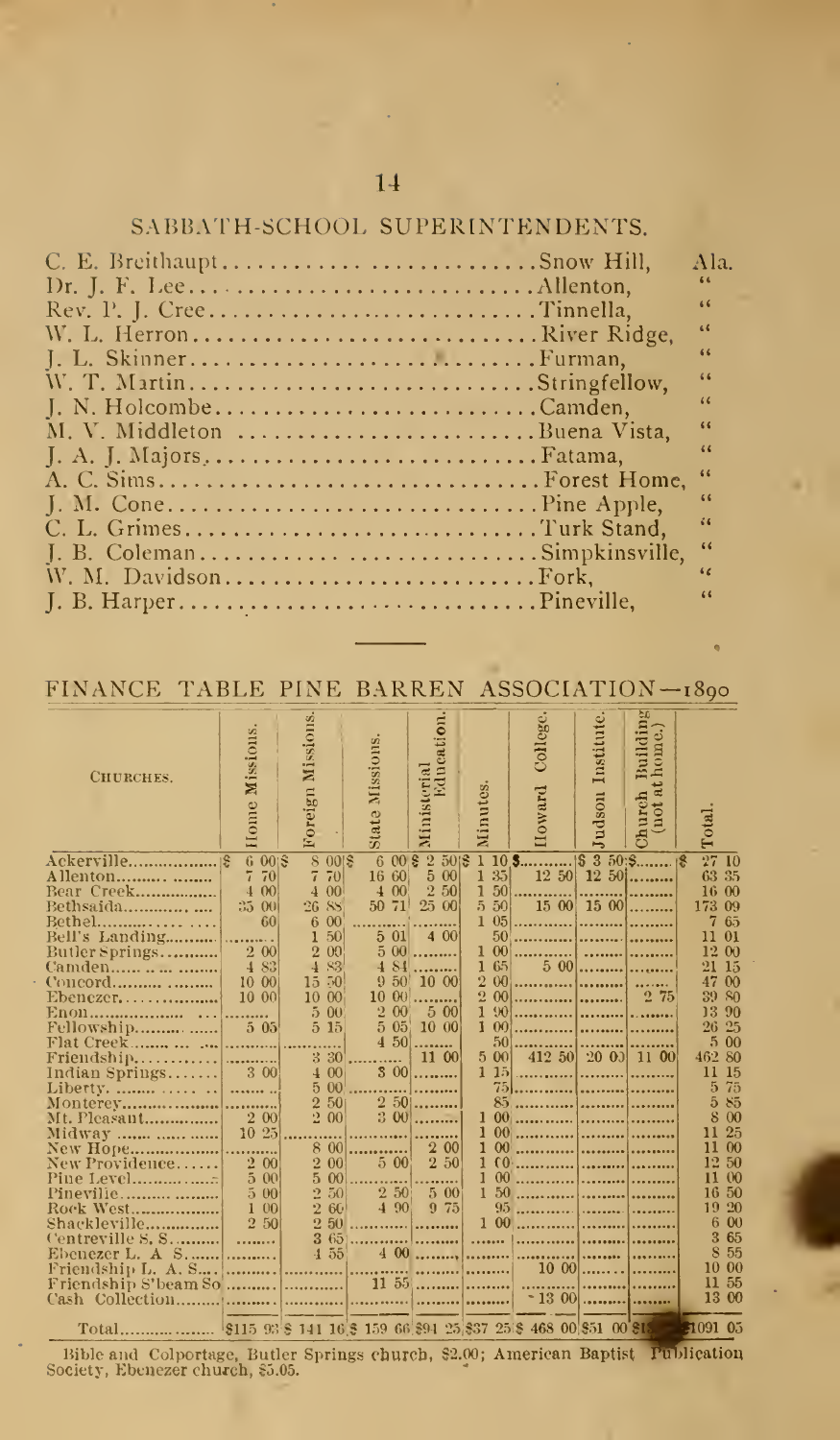| 000.                                    |  |
|-----------------------------------------|--|
|                                         |  |
|                                         |  |
|                                         |  |
| TIN                                     |  |
|                                         |  |
|                                         |  |
|                                         |  |
|                                         |  |
|                                         |  |
| Ę                                       |  |
|                                         |  |
|                                         |  |
|                                         |  |
|                                         |  |
|                                         |  |
| $1.611$ 1.14                            |  |
|                                         |  |
|                                         |  |
|                                         |  |
|                                         |  |
|                                         |  |
|                                         |  |
|                                         |  |
|                                         |  |
|                                         |  |
|                                         |  |
|                                         |  |
|                                         |  |
|                                         |  |
|                                         |  |
|                                         |  |
|                                         |  |
| ATICS OF PINE BARRN RAPTIST ASSOLIATION |  |
|                                         |  |
|                                         |  |
|                                         |  |
|                                         |  |
|                                         |  |
|                                         |  |
| $\overline{)}$                          |  |
|                                         |  |
|                                         |  |
|                                         |  |
|                                         |  |
| <b><i>Part 2022</i></b>                 |  |
|                                         |  |
|                                         |  |
|                                         |  |
|                                         |  |
|                                         |  |
|                                         |  |
|                                         |  |

٠

| sliquq .2                            | <u>yawangna</u><br>$18 + 88$<br>[러우<br>$\ddot{ }$                                                                                                                                                                                                                                                                                                                                                                                                                                                                       | $\frac{3}{1}$        |
|--------------------------------------|-------------------------------------------------------------------------------------------------------------------------------------------------------------------------------------------------------------------------------------------------------------------------------------------------------------------------------------------------------------------------------------------------------------------------------------------------------------------------------------------------------------------------|----------------------|
| stoffored .2 .2                      | $e^{i\pi}$<br>က တ တ က<br>$\Xi_{32}$                                                                                                                                                                                                                                                                                                                                                                                                                                                                                     | $\frac{1}{\sqrt{2}}$ |
| Ieported.<br>Behore Last.            | 53<br>¢<br>$\mathbf{e}$<br>$\ddot{\cdots}$<br>$\ddot{\ddot{\cdot}}$<br>X<br>$\ddot{\ddot{\cdot}}$<br>÷.<br>İ<br><br>$\vdots$<br>$\ddot{\ddot{\cdot}}$<br>$\ddot{}$<br>$\ddot{\ddot{\cdot}}$<br>ļ<br>Ŧ                                                                                                                                                                                                                                                                                                                   | 176                  |
| Meeting.<br>to y <mark>e</mark> t    | <b>EERERRY</b><br>ren<br>4th<br>afrik<br>$\mathbb{Z}^{\mathbb{Z}}_{2}$<br>125sz<br>Ľ<br>$\overline{181}$<br>ł                                                                                                                                                                                                                                                                                                                                                                                                           |                      |
| Menbership.<br>JHOSOJ <sub>c</sub> J | <b>HENN</b><br>gran<br><b>ESSERES</b><br>$\frac{137}{27}$<br>ñ<br>33<br>මයි<br>E                                                                                                                                                                                                                                                                                                                                                                                                                                        | 7 63 9 20 1764       |
| Deceased.                            | $\overline{\mathbb{R}}$                                                                                                                                                                                                                                                                                                                                                                                                                                                                                                 |                      |
| Excluded.                            | t                                                                                                                                                                                                                                                                                                                                                                                                                                                                                                                       |                      |
| Dis'd. by Letter                     | Ţ<br>$\frac{1}{2}$<br>$\frac{5}{2}$<br>Þ<br>¢Q<br>21                                                                                                                                                                                                                                                                                                                                                                                                                                                                    |                      |
| Restored                             | 24                                                                                                                                                                                                                                                                                                                                                                                                                                                                                                                      |                      |
| Rec'd.by Letter                      | $\tilde{\mathcal{L}}$<br>$\tilde{c}$<br>$\overline{a}$                                                                                                                                                                                                                                                                                                                                                                                                                                                                  |                      |
| Baptized.                            | 21 <sub>1</sub><br>x<br>$\mathbf{r}$<br>G<br>$\mathfrak{p}$<br>e,<br>S<br>븕                                                                                                                                                                                                                                                                                                                                                                                                                                             | 121 59               |
| POSTOFFICE.                          | î<br>l'urnbull<br>line Apple<br><br>Forest Home<br>aledonia<br>Fatama<br><b>Buena</b> Vista<br>Nellie…… .<br>Allenton<br>Strlngfellow<br>Nellie<br>River Ridge.<br>Snow Hill<br>Shackleville<br>Simpkinsvi<br>inow IIII<br>Freenville<br>Montere"<br><i>lamden</i><br>Camd<br>Fork                                                                                                                                                                                                                                      |                      |
| <b>CLERKS</b>                        | J. Albritton<br>P. Vickery<br>N. Holcombe<br>$\Gamma$ . Lee<br>$O^{\prime}$ GWWM<br>D. P Watts<br>C. H. Spencer.<br>E. B Burgess<br>W. M. Purifoy<br>$[\begin{array}{c} 1,~J.~\textbf{Finklen} \ldots\\ (W.~H.~\textbf{Watt} \ldots\\ (J.~B.~\textbf{Bursen} \ldots\\ (J.~B.~\textbf{Kmlet} \ldots\\ \end{array} \ldots]$<br>T. S. Packer.<br>W. B. Taylor<br>J. B. Coleman<br>Viekery<br>13. Gastor<br>C. Anthon<br>William lvey<br>W.W. Riley<br><br>E. Fore<br>1). Salter<br>Gull<br>W.A.<br>Dr. J.<br>$\frac{1}{2}$ |                      |
| PASTORS.                             | J. L. Taylor<br>W. N. Huckabee<br>A. P. Majors<br>.I. F. Bruner<br>Wm. D. Gay<br>P. Majors.<br>$W$ . I. Elliott $\ldots$<br>$W$ . Ramsey.<br>$W$ . Ramsey.<br>$H$ . Adams.<br>W. Ramsey<br>D. W. Ramsey<br>W. J. Elliott<br>J. F. Bruner.<br>B. J. Skinner.<br>M. Parker<br>ney Catts<br>druner<br>F. Bruner<br>F. Bruner<br>E. Bel<br>È,<br>E<br>Å,<br>≤ં≵ં                                                                                                                                                            |                      |
| Currents                             | New Bethlehem<br>Butler Springs<br>Bethsaida<br>Mt, Pleasant<br>Bell's Landi<br>Ackerville<br>Bear Cree<br>Mt. Pisgal<br>Jentenni<br>Pine Leve<br>toek Wes<br>Friendsh<br>Allenton<br>cellowsh<br>Monterey<br>Plaeville<br>ilat Cree<br>Midway.<br>Jamden<br>ndian S<br>.ilserty<br>Bethel<br>New 1<br>New <sub>1</sub>                                                                                                                                                                                                 | Total                |

Ŷ,

ċ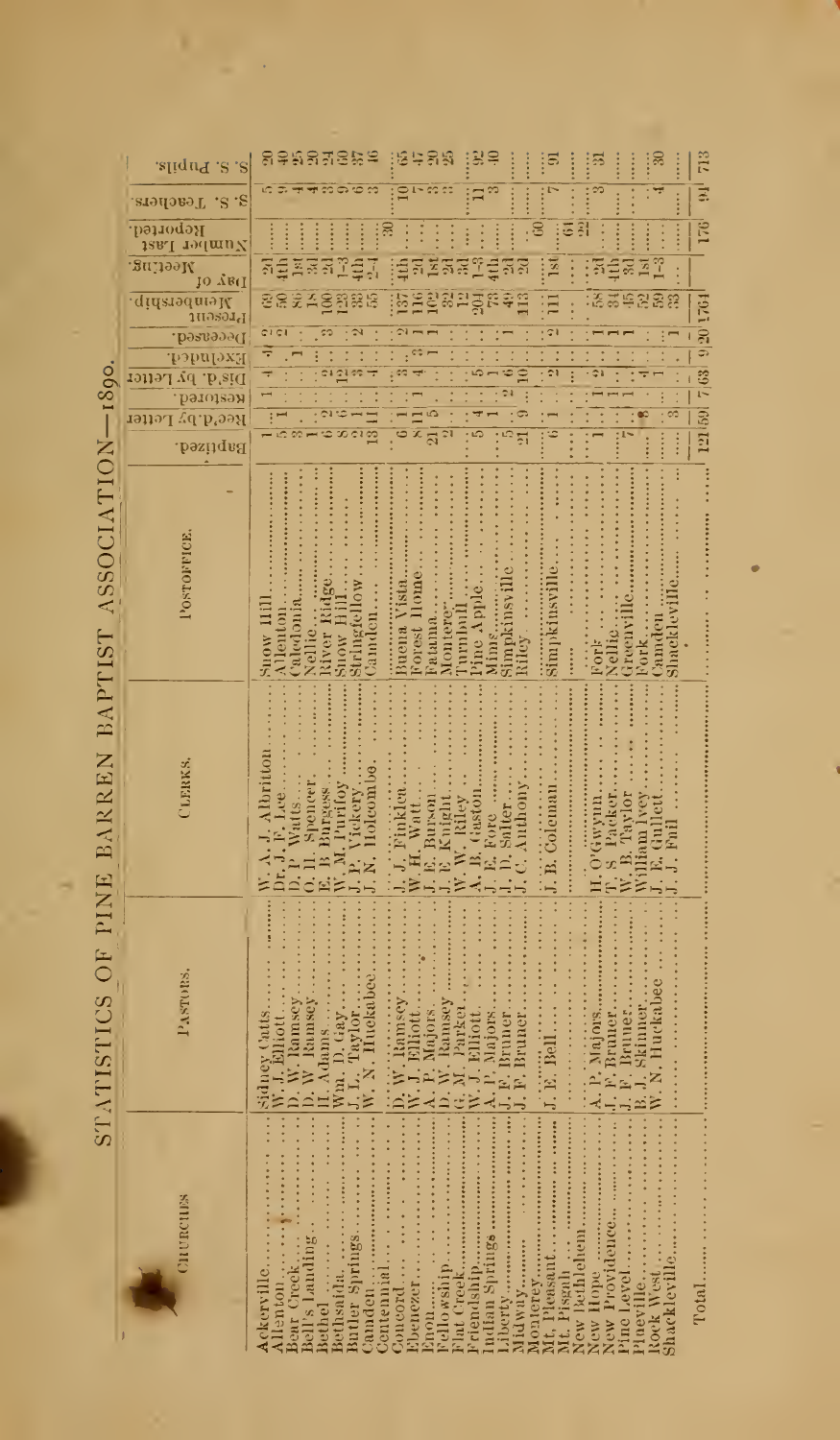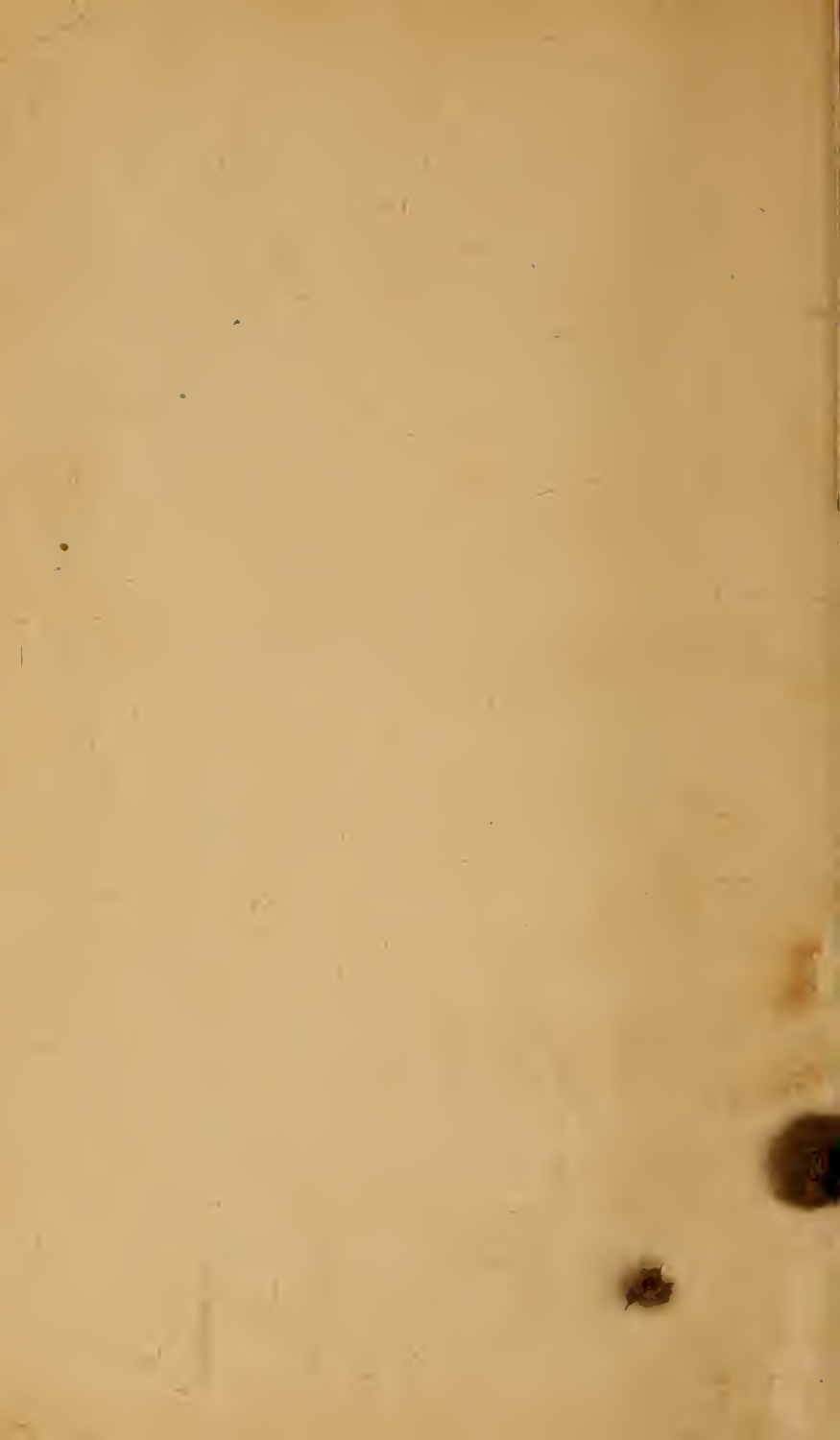